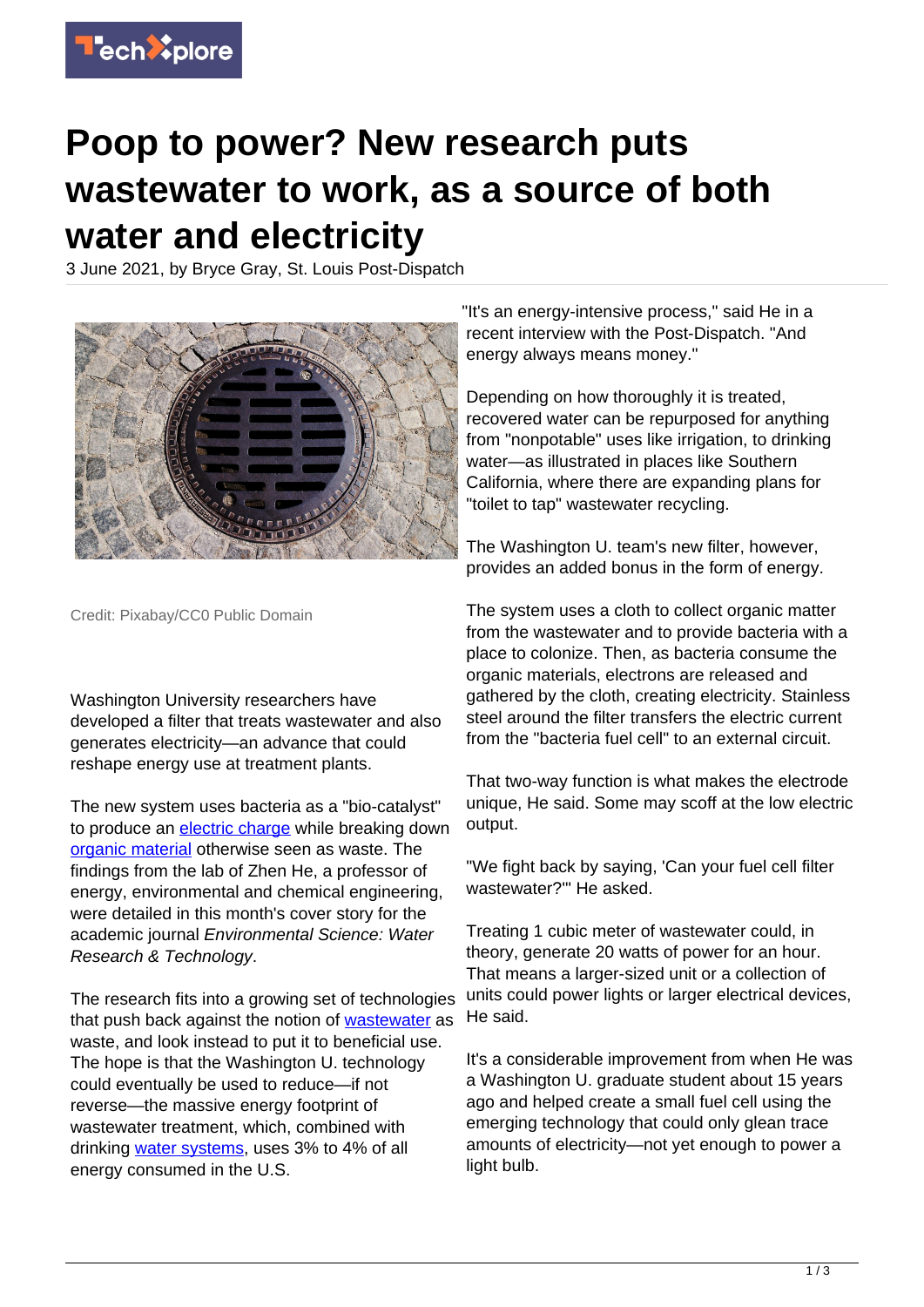

## **Next steps**

The technology next aims to scale up and make the with carbon-based dynamic membrane as both leap into the real world. Ideally, He would love to see the filters used by municipal wastewater treatment utilities, like the Metropolitan St. Louis Sewer District—which currently spends about \$15 million annually on energy costs.

But He says a more likely, intermediate step could be for the filters to first catch on at a smaller scale, in individual industrial facilities that have wastewater to treat.

"I try not to overpromise and say we're going to turn wastewater treatment into a power plant," he said.

The first big-picture milestone, he says, would be to make wastewater treatment "energy neutral," if users can generate enough power from the electrodes to offset their consumption.

But the ultimate aim is to flip wastewater treatment from an energy user into a power source.

The concept of harnessing value—and energy—from "wastewater" certainly isn't new.

Anheuser-Busch, for instance, recovers biogas from its wastewater.

And in cities like Denver, billion-dollar project developers are looking to the local sewer system as a source of heat—helping offset how much energy is required in buildings above ground.

While that thermal [energy](https://techxplore.com/tags/energy/) offers vast opportunity of its own, He notes that its potential can be seasonally and geographically dependent, packing the most punch in colder places.

Turning to wastewater for electricity—instead of heat—could be more universally applicable.

Each approach demonstrates the potential locked in wastewater.

"Is it really a waste?" He asked. "Or can we treat it as a resource?"

 **More information:** Fubin Liu et al, Enhancing the performance of a microbial electrochemical system anode electrode and filtration media, Environmental Science: Water Research & Technology (2021). [DOI: 10.1039/D0EW01027H](http://dx.doi.org/10.1039/D0EW01027H)

2021 STLtoday.com. Distributed by Tribune Content Agency, LLC.